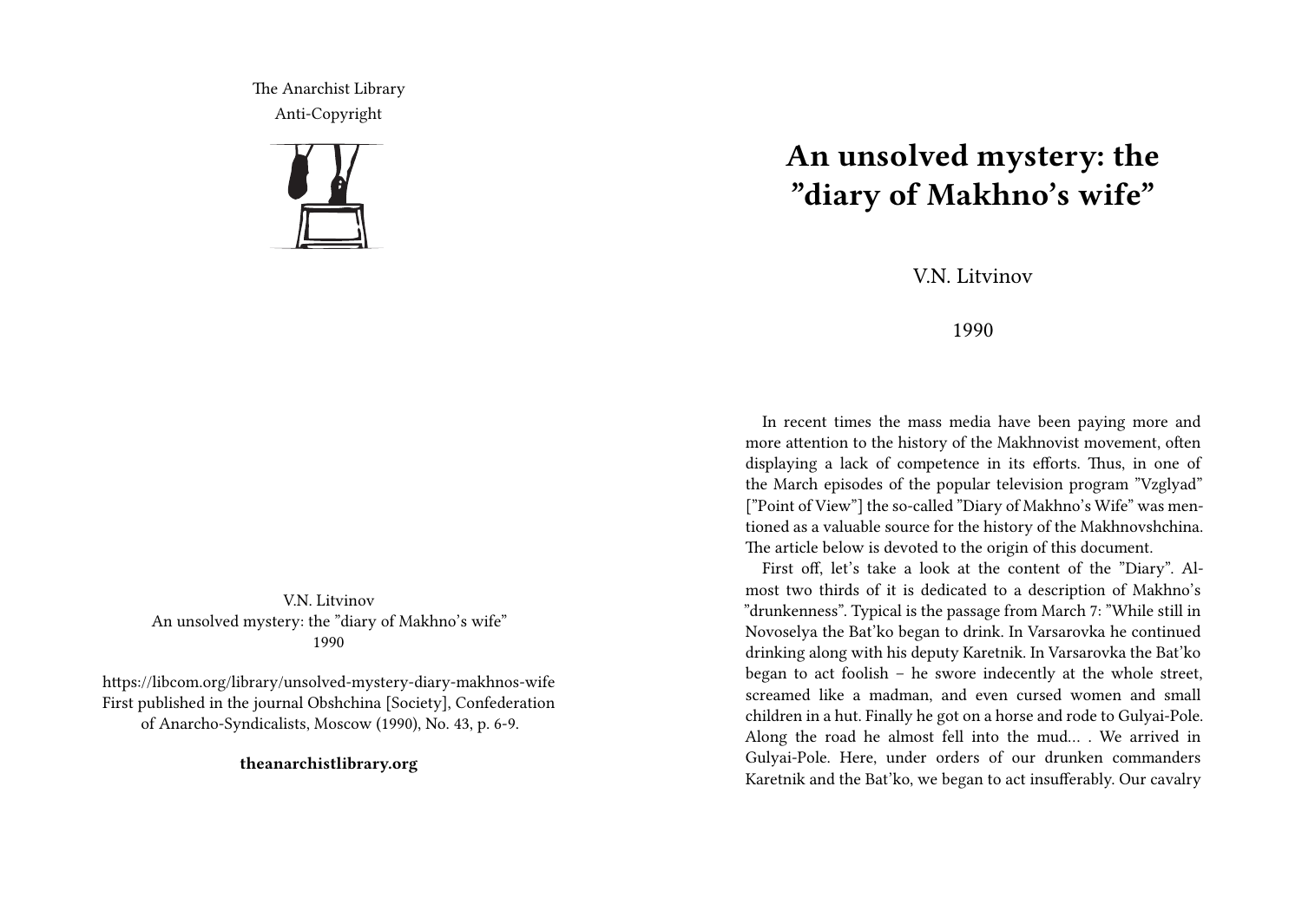troops began to beat any former partisans they ran into on the street, with whips and rifle butts." [All citations from the "Diary of Makhno's Wife" are given according to R. P. Eideman's book "The Struggle with Kulak Insurgency and Banditism", Kharkov (1921).] Most of the other passages are written in the same key. This creates the impression that during the period of time covered by the diary (February 19 – March 29), an intoxicated Makhno spent his time roaming about a small region of the insurgent territory: Gulyai-Pole – Velikaya Mikhaylovka – Gavrilovka, harassing the peaceful population and shooting prisoners of war and Soviet civil servants.

In reality, this diary is very far from the truth. In fact, beginning in early February 1920, Makhno and his army carried out a series of raids throughout Ekaterinoslav, Aleksandrovsk, and Donetsk gubernias [see D. Lebedev, Conclusions and Lessons from Three Years of the Anarcho-Makhnovshchina, Kharkov (1921), p. 27]. All through February the Makhnovist region was inundated with Red troops, including the 42nd Rifle Division and the Latvian & Estonian Division – in total at least 20,000 soldiers. Returning from a raid at the end of February, Makhno really did spend the month of March in his own territory. However he had no possibility of going on a drinking binge as the diary suggests since the Insurgent Army was being pressured by twice as many Red troops as in February. The Reds packed around six brigades into this region. The Insurgent Army carried on incessant battles with the enemy. And since Makhno, as a rule, directed military operations himself it is doubtful that under such stressful conditions he could still go on "binges" for whole days. But this is not the whole story, for the diary entries are not in accord with the stringent rules concerning drunkenness which were in effect in the Insurgent region. We can make reference to a quite unambiguous document – Order #1 of the Revolutionary-Insurgent Army of August 5, 1919. Thus, in paragraph 5 of this order it is directly stated: "Drunkenness is considered a crime. An even worse crime is for an insurgent of the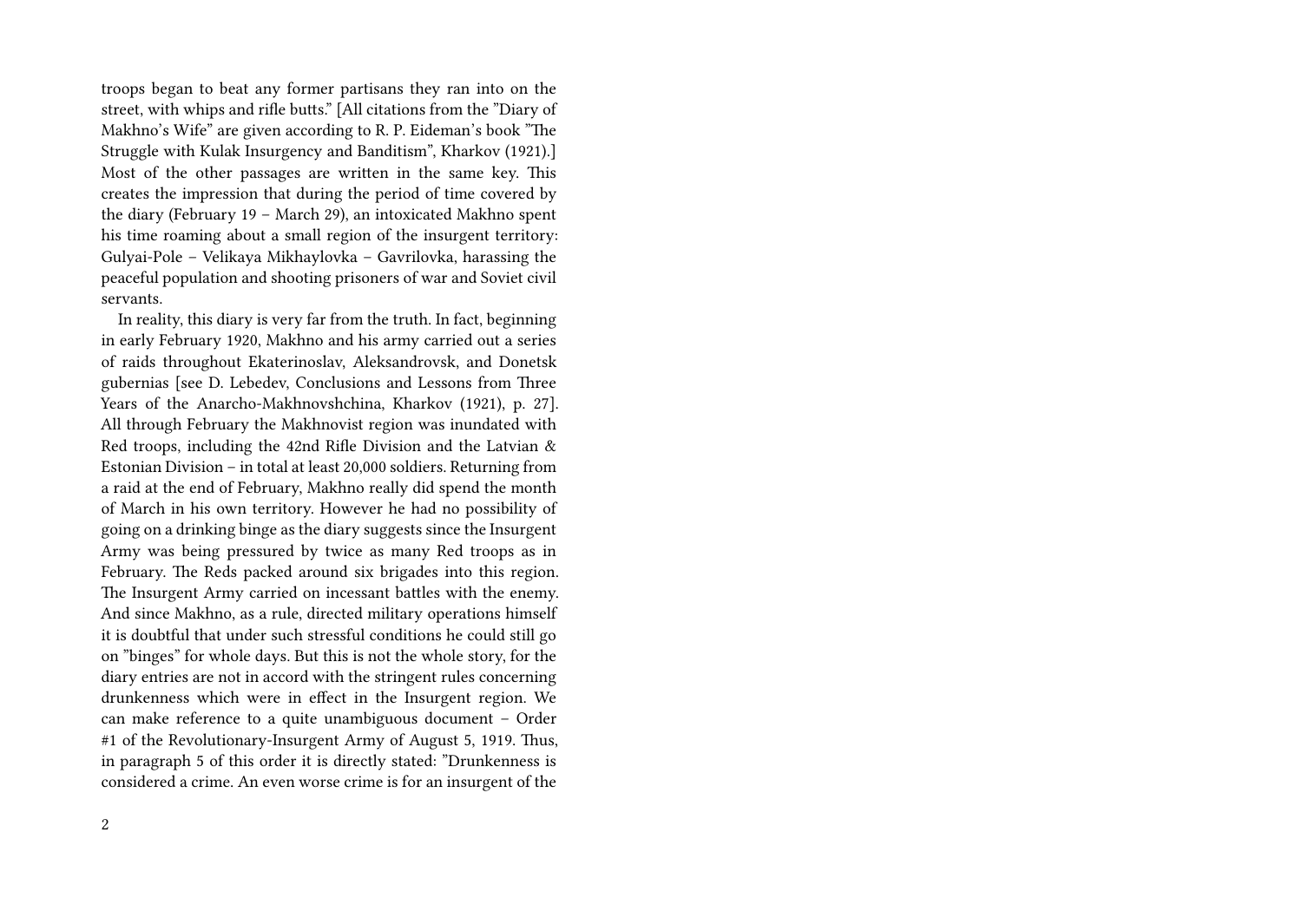Revolutionary Army to be seen in a non-sober state in public." (P. Arshinov, History of the Makhnovist Movement, p. 214). Such an attitude towards drunkenness goes back to a tradition which took root among the Zaporozhian Cossacks of this region, for whom there was no more shameful offence than drunkenness during military operations. Could Makhno really brazenly ignore his own orders during the developments of 1920?

And the diary entry for March 7, cited above, is really quite improbable. As a matter of fact, March 7 was nine days after the death of his dearly beloved brother Savva, a date which is especially sorrowful for relatives of the deceased. Even people who have sunk to the lowest level of human existence would be unlikely to get drunk on this day. It's also highly unlikely that Makhno, who wasn't an alcoholic and, moreover, possessed an iron will, would taunt fellow-villagers. Thus both as to form and content the notes about Makhno's "drunkenness" are an attempt by the author of the socalled "Diary" to blacken the name of Nestor Makhno which is why it could not have been written by Makhno's wife, a dedicated and active Makhnovist of that time.

The same applies to Makhno's "war crimes". According to the logic of the "Diarist", it follows that in the Insurgent region mass shootings of Soviet civil servants and Red Army soldiers were carried out on a wide scale without any kind of trial or investigation. A prime example is the entry from March 17: "We were told that our troops had captured 40 prisoners. We went into the village and saw a bunch of people sitting on the ground; then some of them stood up and got undressed. These were the prisoners. They were getting undressed for the shooting… . When they had taken off their clothes and shoes, they were ordered to tie one another's hands. They were all young, healthy-looking Russian boys. We moved back a bit and stopped. When the prisoners were all undressed, they started to lead them away one by one to be shot. After several of them had been shot in this way, the rest of them were lined up and mowed down by a machine gun. One fellow tried to run, but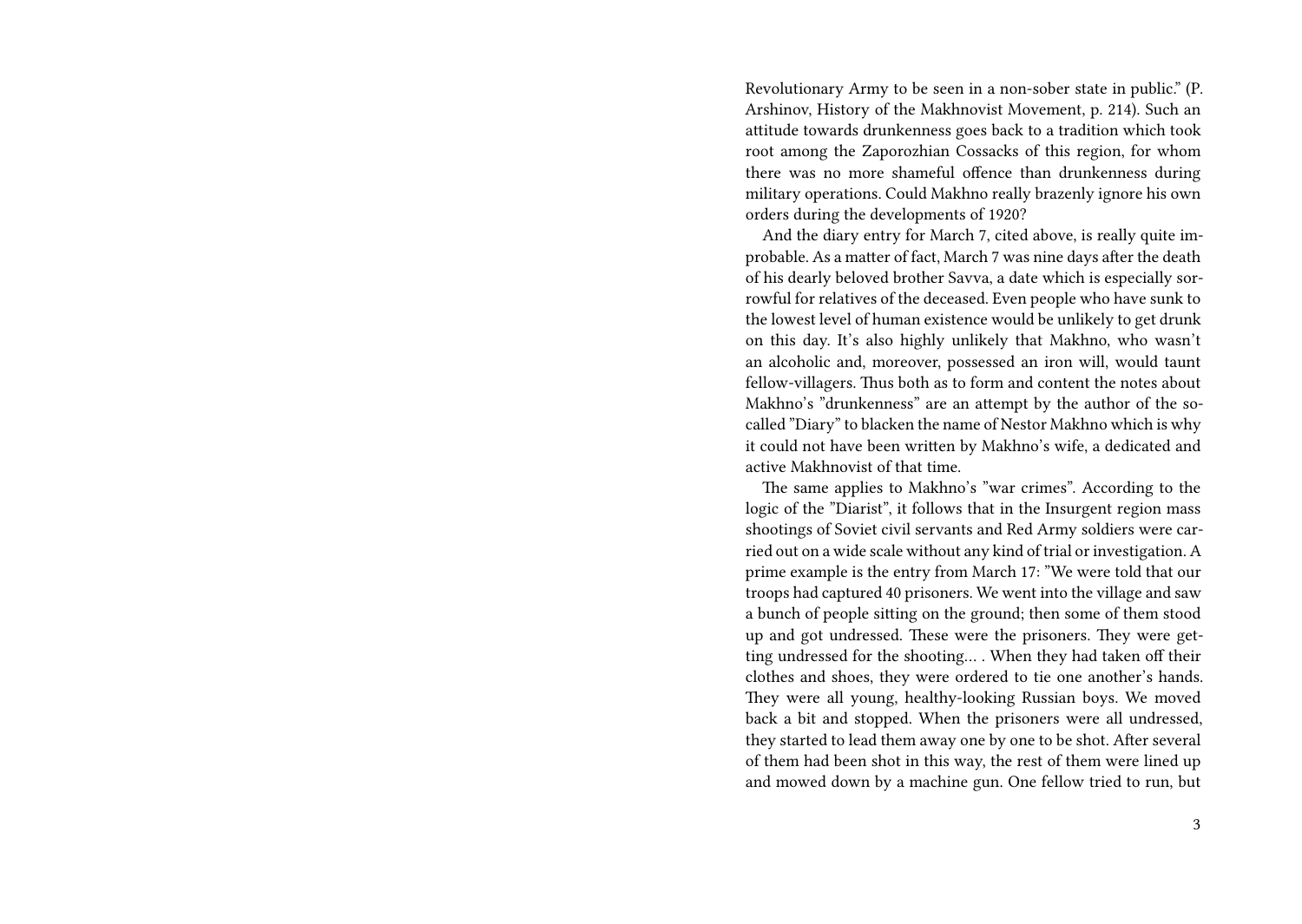he was overtaken and cut down with a sabre." (R. P. Eideman, op. cit.) Could this really have happened?

Being quite familiar with the peculiarities of the Makhnovist "justice system", I boldly assert that this diary entry is a falsification. On this matter Makhno himself made a definite statement in 1925: "In the Makhnovist movement shootings were not the norm. And if, nevertheless, they did find their repugnant place in the scheme of things, it was not on the basis of my orders only. There were cases, for example, when a committee of inquiry investigated the activities of a prisoner who was a counter- intelligence agent, a commissar, or a commander from either the Red or White forces and against whom there was evidence that they had belonged to one of a punitive detachment of these armies. Such detachments followed us and inflicted reprisals on the population which supported us. When the commission had doubts about the evidence, they would ask for the opinion of the staff of the Movement, and sometimes they would ask for my personal opinion... ." (see the Chicago Russian newspaper "Dawn", No. 480 for December 1925 – article by Makhno "Concerning Yelensky's 'Reponses' about the Makhnovist Movement").

This statement is not just empty rhetoric. In the Makhnovist region, actually, there was no system of mass shootings and, if there were isolated cases they were, as a rule, preceded by a serious investigation carried out by a specially created Commission for Anti-Makhnovist Activities. According to Victor Fedorovich Belash, chief of the Operations Section of the Insurgent Army who was taken prisoner by the Reds in the spring of 1921, "This Commission was set the following task: to investigate and punish in a fair manner persons of the other camp, i.e. anti-Makhnovists. Red Army soldiers and commanders taken prisoner had to pass through the hands of this Commission, which was associated with the cultural-educational section. Members of that section spoke at meetings and agitated among the prisoners. Concerning Soviet employees, the Commission took the initiative to win over the ac-

It must be emphasized that with contemporary state of the source base for the Makhnovist movement, any statistical summary is a sterile exercise with unconnected figures. A different approach is necessary in principle, namely we must first of all review the problem of terror, firstly, from the point of view of its socio-economic content and, secondly, from the point of view of those goals and methods which comprise its essence.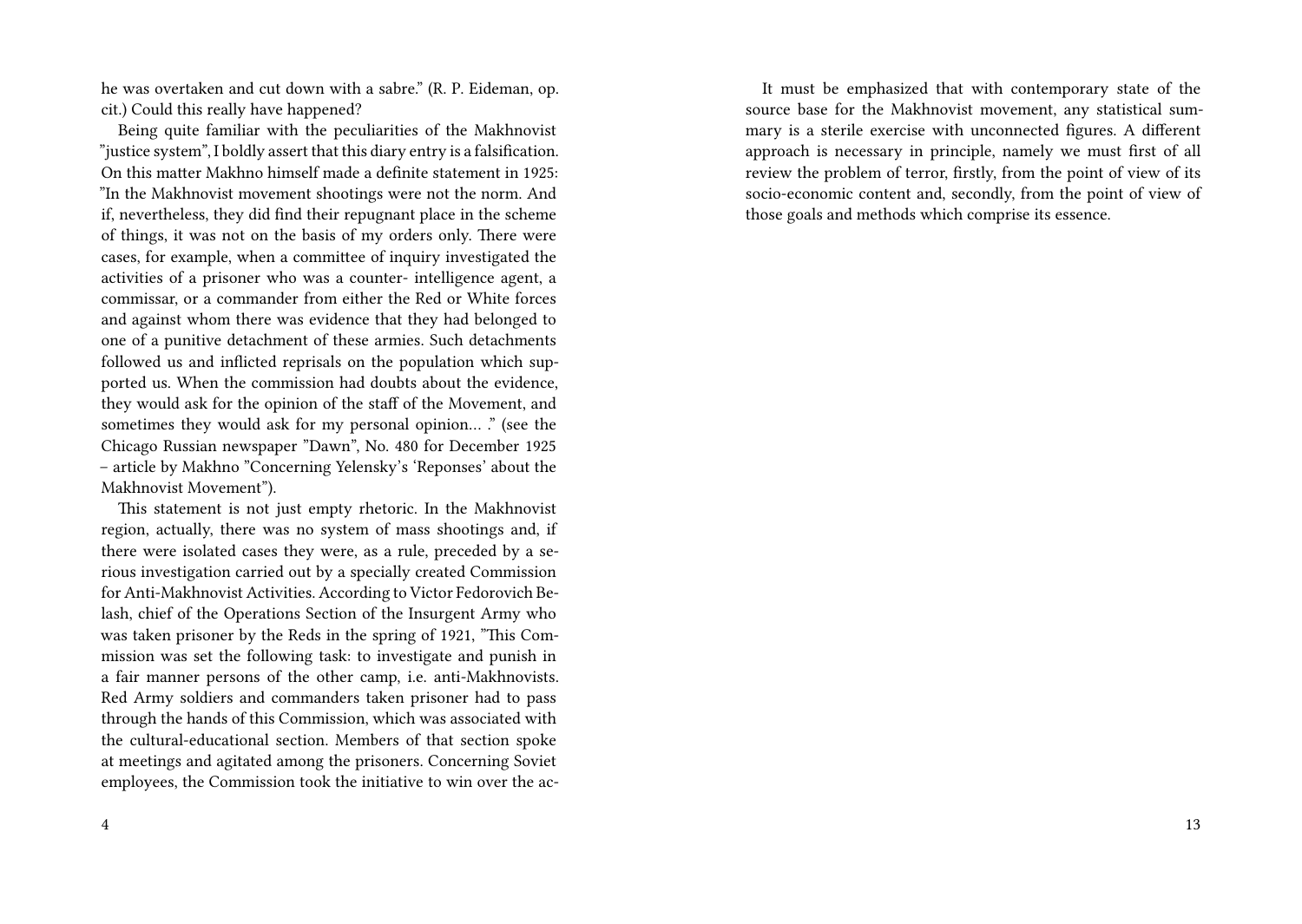vist Terror, they must attempt to view it objectively. Here it is relevant to mention the book of the Leningrad historian I. Ya. Trifonov, "Classes and Class Struggle in the USSR at the Beginning of NEP" (published by Leningrad State University, 1964, Part 1). The author tries to apply a statistical method to the investigation of Makhnovist terror and introduces data according to which in the course of two months in Zaporozhya and Poltava gubernias the Makhnovists killed up to 250 food requisitioning agents, 117 policemen, and over 190 nezamozhniks (members of the Committees of Poor Peasants) [p. 127].

Such an approach is, of course, more objective than simply appealing to the readers' emotions by introducing isolated, picturesque examples. However, despite its scientific trappings, this approach also does not solve the problem.

Disgraceful storage practices and World War II caused irreplaceable losses to Ukrainian archives so that now it is hardly possible to recreate a complete statistical picture of the Makhovist terror and compare it with the Red terror. Trifonov himself mostly refers to official summaries of various kinds issued in the 1920's. Such a method is, of course, not very scientific.

We have just mentioned Trifonov's figures which he gives for a two month period. If we extrapolate them for a whole year we come up with a figure of around 3,500 victims for a whole year. And now here is Arshinov's data about the victims of the Red terror only through the institution of hostage-taking in the course of 1920: "According to a very conservative calculation during the time of this practice by the Bolshevik authorities in various parts of Ukraine, up to 200,00 peasants and workers were shot and maimed." (P. A. Arshinov, History of the Makhnovist Movement, p. 160).

This figure is for the whole of Ukraine and if we apply it proportionally to Ekaterinoslav gubernia we come up with a figure of not less than 20,000 victims. One could object that Arshinov has his own axe to grind. But no more so than those people who drew up the summaries about the Makhnovist terror.

cused." [Archive of the Central Committee of the Communist Party of Ukraine (Kiev), Fond 5, 1/332/156]. This same Belash noted that even in the worst time for the revolutionary army, namely at the beginning of 1920, "In the majority of cases rank-and-file Red Army soldiers were set free" (ibid). Of course Belash, as a colleague of Makhno's, was likely to idealize the punishment policies of the Batko. However, the facts bear witness that Makhno really did release "in all four directions" captured Red Army soldiers. This is what happened at the beginning of February 1920, when the insurgents disarmed the 10,000-strong Estonian Division in Gulyai-Pole [A. Buysky, "The Red Army on the Internal Front", Gosizdat (1927), p. 52]. And so it was in the autumn of the same year near the village of Andreyevko of the former Berdyansk uyezd, when the Makhnovists took at least 1,200 Red Army soldiers prisoner [Ashakhmanov, "Makhno and His Tactics", Red Commander (1921), No. 24-25, p. 4- 5].

To me, as an historian of the Makhnovist movement, not one case is known when Makhno deviated from this general rule. Concerning those events which have passed into the official historiography, for example, the "annihilation" by the Makhnovists of the whole staff of the Berdyansk Cheka in the autumn of 1920 or the security officers of the Petrograd division of military students at the Levitsky khutor in the December of the same year, upon investigation it turns out that a completely obvious distortion of the facts has occurred. In both cases the Red soldiers died in battle mainly because they did not want to give themselves up as prisoners. The real wife of Makhno was herself a member of the Commission for Anti-Makhnovist Activities and, naturally, knew about the existing procedure of investigation. And she could hardly depict in her diary the shooting of 40 Red Army soldiers by the Makhnovist Kontrrazvedka without any kind of inquiry.

But who then was the real author of the diary?

Doubts about the authenticity of the diary of the "wife of Makhno" are transformed into complete certainty once we begin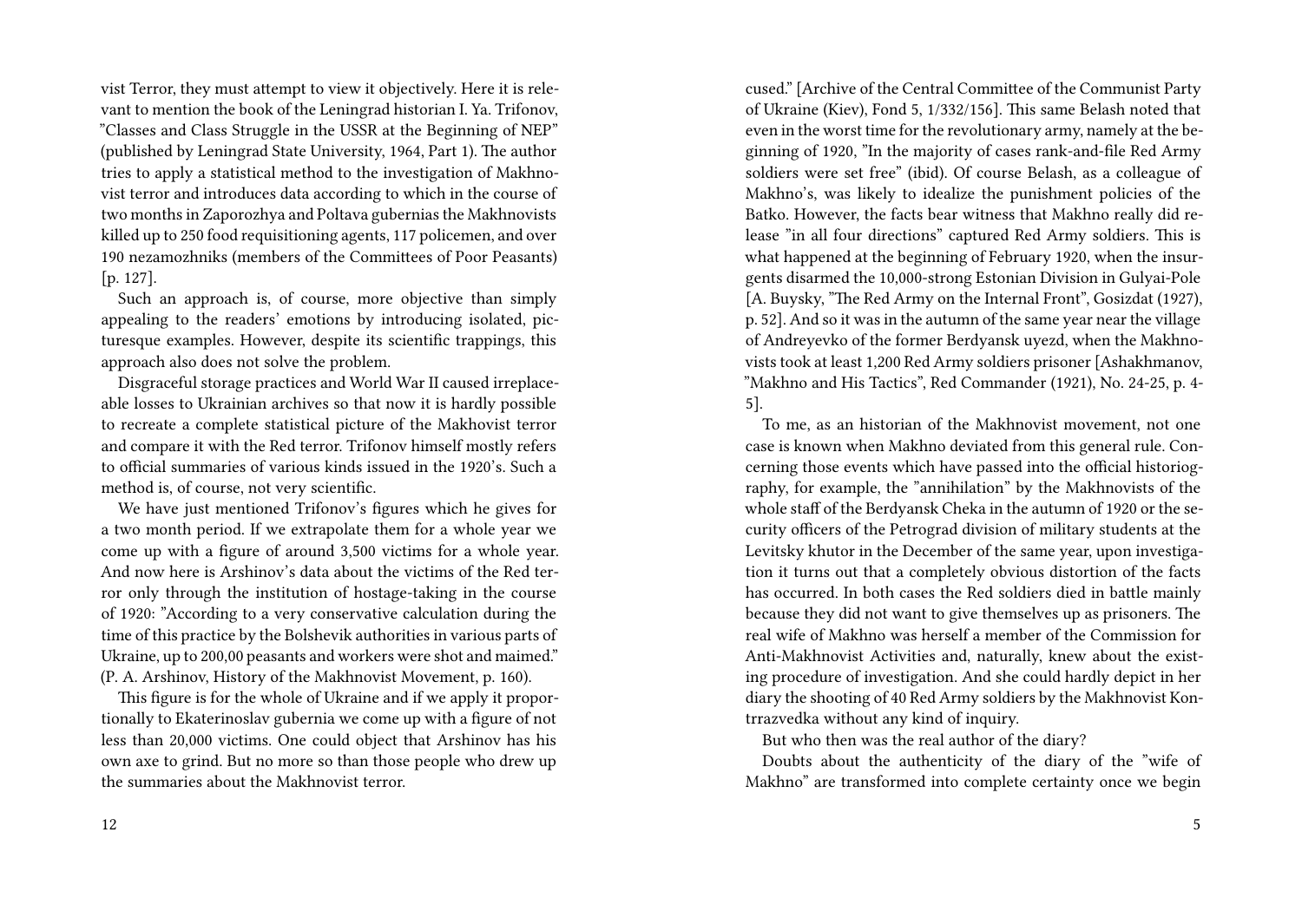to familiarize ourselves with the history of its appearance in the Soviet press and with whom the Soviet authorities originally "pronounced" to be the wife of Makhno… .

At the beginning of 1921 a brochure by R. P. Eideman was published in Kharkov, entitled "The Struggle with Kulak Rebellion and Banditism". Starting in the autumn of 1920 and all of the following year, Eideman was commander of the rear area of the Southern Front, in other words, he was assigned responsibility for the struggle with insurgency and "banditism". As a matter of fact, the timely brochure was actually a comprehensive manual on fighting the Makhnovists. And it was here that the notorious "Diary of Makhno's Wife" made its first appearance in print. "On March 29," wrote Eideman, "during the destruction of the Makhnovist band in Gulyai-Pole by units of the 42nd Division, Feodora Lukyanovna Gayenko, the wife of Nestor Makhno, was killed… . In her knapsack was found a diary in which she had made entries from February 19 to March 28, 1920… ." [Op. cit., p. 46.] However, it was well known to anyone with the slightest acquaintance with the insurgent movement (and one assumes it would be part of Eideman's job to know this) that Makhno's wife was Galina Andreyevna Kuzmenko, and not Feodora Gayenko.

The contemporary Soviet historian S. N. Semanov considers that a simple "error" occurred here ["The Makhnovshchina and Its Downfall", Voprosy istorii (Questions of History), No. 9, (1966), p. 53]. However, this version of Eideman's strange ignorance is by no means proven by Semanov. It seems to me that what we have here is not an "error", but a deliberate deception. It's obvious that the higher-ups in the Ukrainian Communist government very much desired the author of the diary to be Feodora Lukyanovna Gayenko. And this desire was so persistent that even in 1928, when no one had any more doubts that Makhno's wife from the summer of 1919 was Galina Andreyevna Kuzmenko – even at this time there were Soviet historians who, without batting an eye, affirmed that Makhno's wife was F. Gayenko and G. Kuzmenko was

- 1. Gayenko was not killed on March 29, but was wounded or in some other way was captured and turned over to the Special Section of the 18th Division;
- 2. Gayenko really was killed and in her knapsack was found the "Diary" with her and Galina's entries about the Red Terror in the insurgent region.

If Gayenko was killed, then the "Diary" is exclusively a creation of the Cheka and can hardly serve as a reliable source for the history of the Makhnovshchina. However there is a serious basis to assume that Gayenko was not killed but was captured and collaborated with the Cheka, not immediately, but at the beginning of 1921 when she was finally convinced in the downfall of the Makhnovist movement.

This would clearly explain the fact that the propaganda organs refer to the "Diary of Makhno's Wife" only from the spring of 1921 although the need for such a reference was also more than sufficient in 1920. Let us recall M. V. Frunze's injunction in the autumn of 1920 to discredit the heroic myths surrounding Makhno and depict him as a drunkard and debauchee. Persistent rumours circulated in the former insurgent region about Gayenko – that she was lived quietly in Kamish-Zare where she was often sighted into the mid-1960's.

It's quite possible that some entries of the "Diary" actually reflect real facts about the Makhnovist terror but one must acknowledge that under contemporary conditions of source study it is practically impossible to determine which of the entries are genuine. But even if it were possible to do so, there is no doubt that the diary entries depict Makhnovist terror with an extraordinarily biased slant because the entries completely ignore the practice of Red Terror in the insurgent region. It's obvious that thoughtful historians recognize little in the way of informative significance in the "Diary of Makhno's Wife" because, in analyzing the problem of Makhno-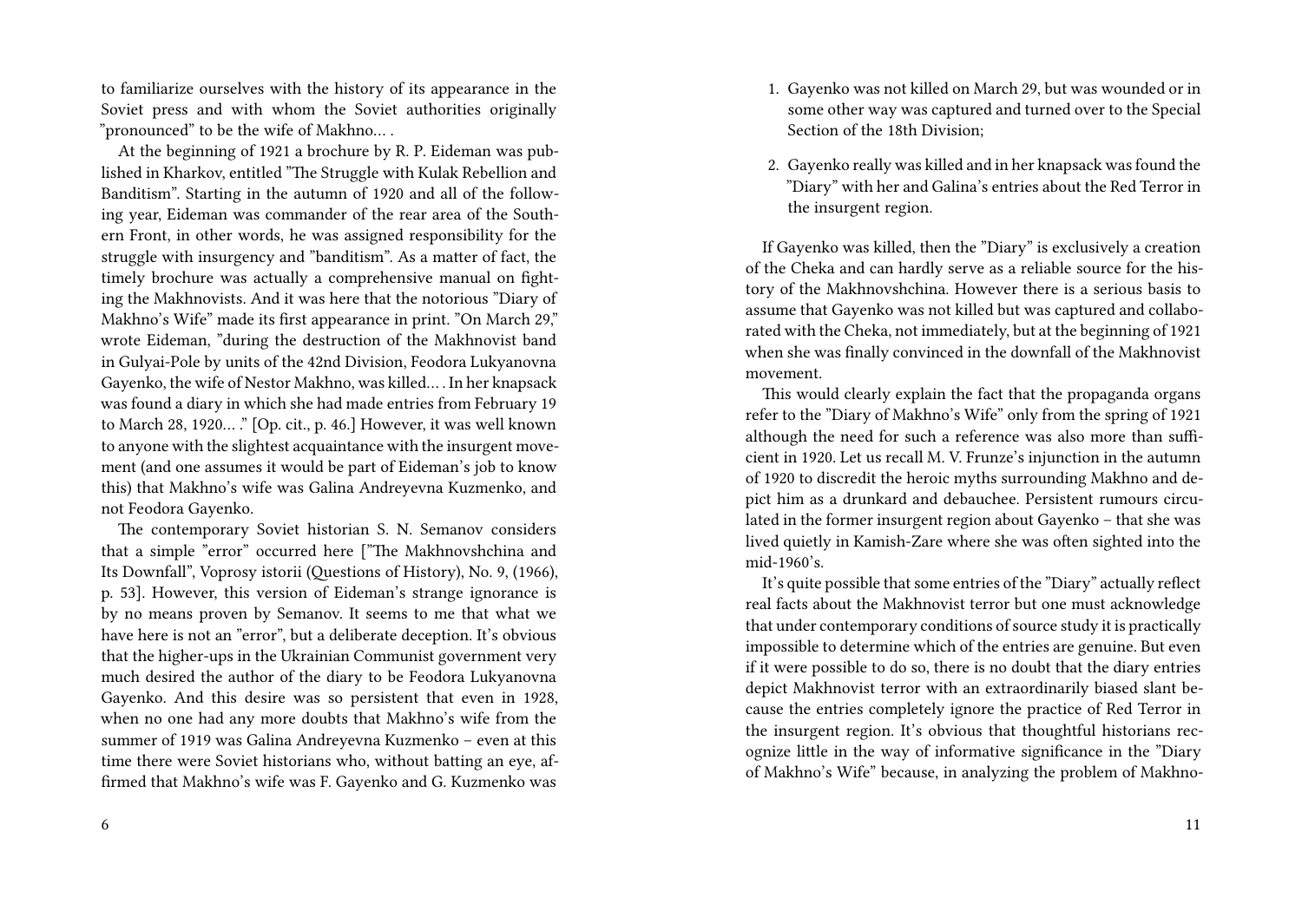Well, judge for yourself, could Makhno's wife, set the task of writing a collective diary really compose the words "Nestor got drunk and violently forced himself on me!". In order to write these words about such an intimate matter it would be necessary to discard feminine dignity once and for all, as if the writer was not Makhno's wife but some camp follower! At the same time it could not have been written by Feodora Gayenko because the diary, (a) was kept in common with Makhno's real wife, G. A. Kuzmenko, and (b) could easily be accessed by the Bat'ko himself because the "Diary" was written openly and stored in Gayenko's knapsack. It's not hard to imagine how he would have reacted to such an entry.

In light of all that has been said Galina's statement that she didn't remember what she had written in the "Diary" but that if the original was shown to her she could determine what she wrote acquires special significance. This makes sense because in our publications there has never been one photograph of the original of this "Diary" with which it would be possible to carry out a graphological analysis.

It's possible that the author of the published part of the "Diary" was Feodora Gayenko which would explain why the historians of the 1920's insisted with such stubbornness that she was the wife of Nestor Makhno. In this case the handwriting in the "Diary" would have to be Gavenko's. But then the questions immediately arises: under what conditions did she make her entries?

It's quite clear that it would be impossible to write this diary openly under the conditions of campaign life when everything took place in full view of Makhno and his wife. It would also be impossible secretly because the risk would be too great of getting caught with material which compromised Makhno, especially since the "Diary" was stored in an accessible location.

Consequently we must assume one of two possible variants of events:

simply a frontline mistress [V. V. Rudnev, The Makhnovshchina, Kharkov (1928), p. 18]. Clearly it is rather difficult to explain this doggedness by a simple error of memory, not to mention the fact that the "Diary of Makhno's Wife", although it was discovered, according to Eideman, at the end of March 1920, saw the light only a whole year later, in February 1921. It's also curious that in December 1920 Eideman published an extensive article with the same title as his brochure in the journal The Revolutionary Front, the organ of the Southern and Southwestern Fronts (Nos. 15-16). And what do you know, in this work there isn't a word about the "Diary of Makhno's Wife"! Why did Eideman several months later "remember" the diary and ascribe it to Gayenko? We can find the answer if we look at the personality of Makhno's real wife and, moreover, how she shed light on these questions when she was asked about them.

Galina Andreyevna Kuzmenko was born in 1896 in the city of Kiev, into the family of a village police constable. Soon after her birth the family moved to the village of Peschanye Brody, Elisavetgrad uyezd, Ekaterinoslav gubernia, where her father had been transferred. Shortly before the beginning of World War I, Galina Andreyevna graduated from high school and completed the program at a teachers' college in Kiev. She was then sent to teach Russian and history at the Alexander II High School in Gulyai-Pole. The scope of the cultural-educational work carried on by the insurgents fascinated her and already in the spring of 1919 she saw in the insurgent movement the possibility of the spiritual renewal of Ukraine. Kuzmenko played a rather important role as a member of the collegium of the Makhnovist Kontrrazvedka (counterintelligence service). She was chosen for this position because of her strong character, decisiveness, organizational abilities, penetrating mind and, last but not least, her personal relationship with Makhno who was very attached to her. In 1921 Galina Andreyevna left with Makhno's detachment for Rumania. Then, after Makhno's escape from a Bucharest prison, she lived for some time with her husband